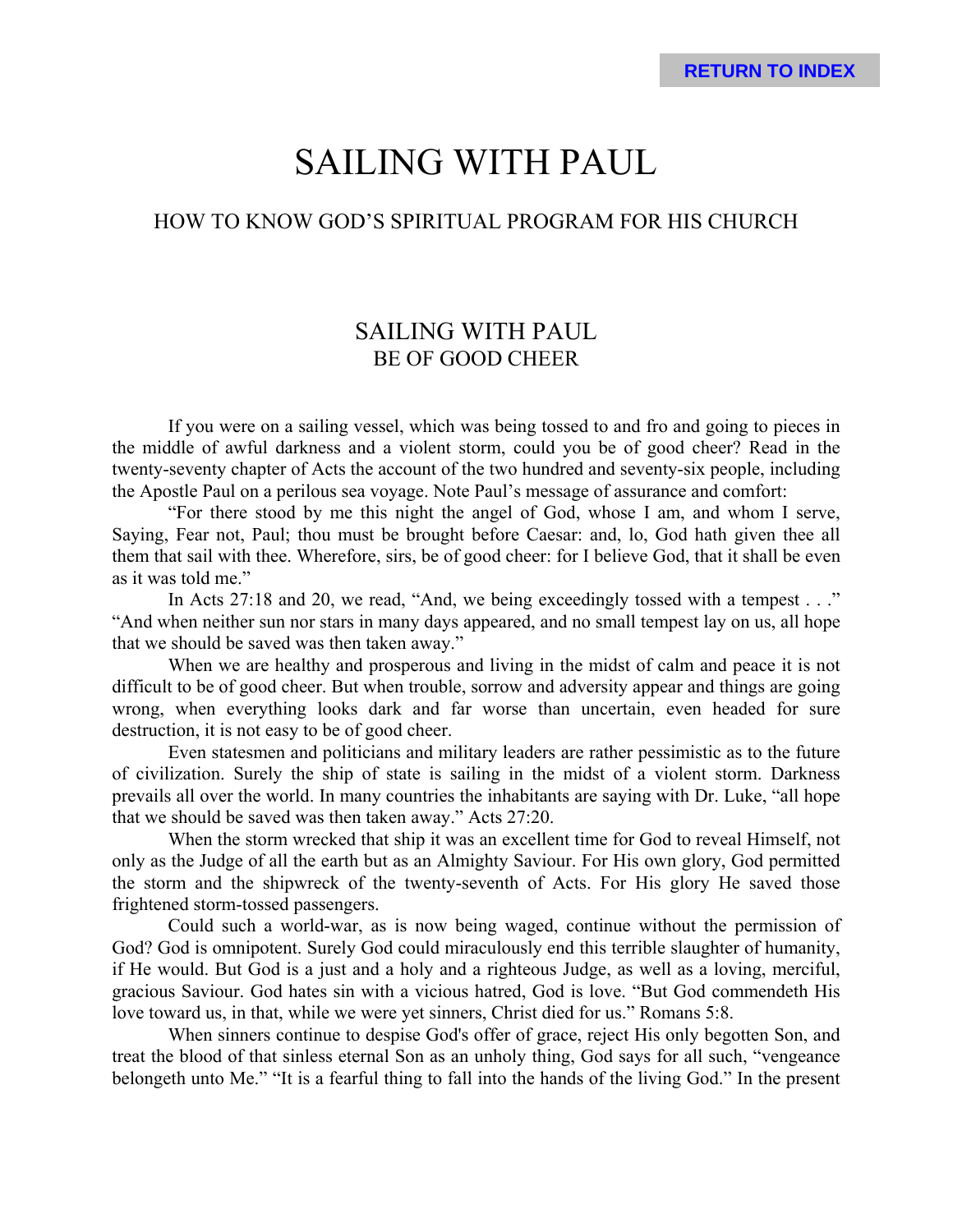disorder and world conflict we think of the question, "hath not God made foolish the wisdom of this world?"

As not even the most spiritual and obedient and faithful servants of the Lord know the times and the seasons which the Father hath in His own hands, we do not know whether man's civilization is making its last final futile struggle for existence or whether it will have a remarkable comeback and temporarily postpone its final doom until God completes His very definite, spiritual program of Ephesians 4:10 to 13, before "the times of the Gentiles" are fulfilled (Luke 21:24), and before the prophesied end of man's day and government.

God's purpose and program is declared in Ephesians 4:12 and 13.

"For the perfecting of the saints, for the work of the ministry, for the edifying of the Body of Christ: Till we all come in the unity of the faith, and of the knowledge of the Son of God, unto a Perfect Man, unto the measure of the stature of the fulness of Christ:"

Then note Ephesians 1:14: "That we henceforth be no longer children, tossed to and fro, and carried about with every wind of doctrine, by the sleight of men, and cunning craftiness, whereby they lie in wait to deceive."

If the child of God is willing to fall in completely with God in the specific work He is accomplishing in this present evil age, although that child may have to sail through some very rough seas and severe storms, he can be of good cheer because he can say, "for I believe God, that it shall be even as it was told me."

Note what was told: "For there shall be no loss of any man's life among you, but of the ship." Acts 27:22. "Wherefore I pray you to take some meat, for this is for your health; for there shall not a hair fall from the head of any of you." Acts 27:34.

# POLITICAL AND RELIGIOUS BABYLON

There are two ships headed for disaster and wreck—man's Christless civilization and man's church organizations. Hear, in Matthew 12:25, the plain and true statement of Him Who spake as never man spake, the infallible Christ, Who spoke with Divine authority: "And Jesus knew their thoughts, and said unto them, Every kingdom divided against itself is brought to desolation; and, every city or house divided against itself shall not stand."

The writer of the new book "One World" has vividly described a very sick patient, although in his diagnosis of the disease he has utterly failed to locate the principal germ that has caused this serious, yea, fatal sickness. The writer is very much in earnest and truthful in his warnings, but his remedy will prove as futile as would that of a physician who attempted to cure a smallpox patient by scraping the pox marks off the sick man's body, instead of removing the inside cause. The writer should read and believe I Corinthians 1:20: "Hath not God made foolish the wisdom of this world?"

God is not interested in protecting and preserving and perpetuating, or blessing any enterprise, scheme, achievement, or organization of any man or any group of men in which His Son, Jesus Christ, is not honored. Note the words of Jesus Christ, in John 5:23: "That all men should honor the Son, even as they honor the Father. He that honoreth not the Son honoreth not the Father which hath sent Him."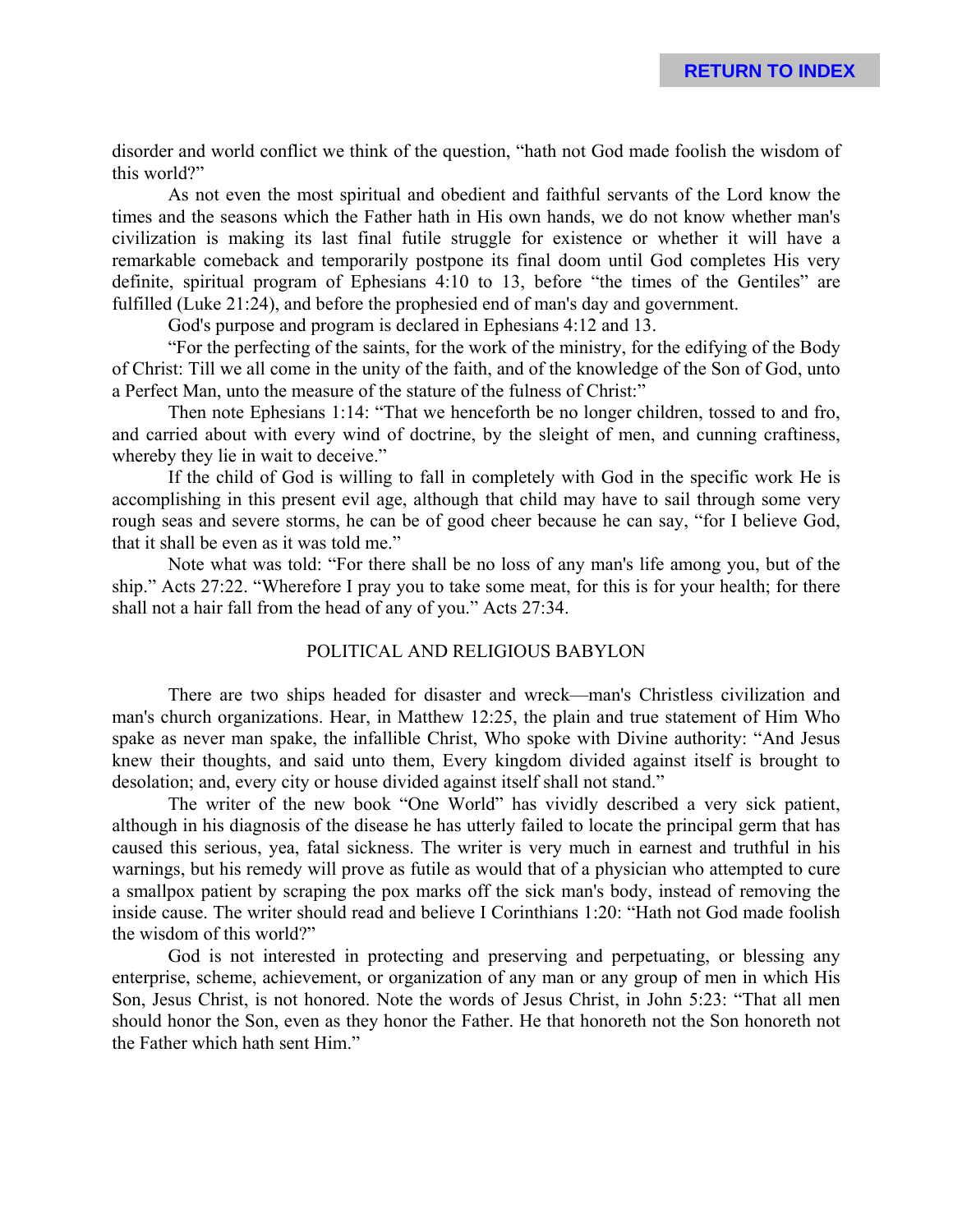Note this important statement concerning Christ, "that in all things He might have the preeminence." Colossians 1:18.

The Lord Jesus Christ has no place whatever in " One World's" panacea for this sick world. And surely the world's sickness today is just like Israel's sickness many centuries ago From the sole of the foot even unto the head there is no soundness in it; but wounds, and bruises, and putrifying sores: they have not been closed, neither bound up, neither mollified with ointment." Isaiah 1:6.

The timid, diplomatic, fearful and often blind politicians—including those who know better are afraid and ashamed to mention the name of Jesus Christ in their reformation and healing schemes and philosophies. In this country they do not want to offend the Christ-rejecting Jews, so they make no reference to Christ. When they do refer to the God and Father of our Lord Jesus Christ they refer to Him as "Divine Providence." Those who do mention the name of God seem to be quite ignorant of God's ways with men and governments and armies as recorded in God's Book, the Bible. And as they cannot mention Christ in this land, on account of those who reject Christ, how can they give Him any place or even mention His name in an international brotherhood of nations made up of Mohammedans, Buddhists, Shintoists, Confuscians and other heathen?

#### CHRIST IS THE TRUE MEETING-PLACE

Let us read and carefully consider John 11:49 to 52:

 "And one of them named Caiaphas, being the high priest that same year, said unto them, Ye know nothing at all, Nor consider that it is expedient for us, that one man should die for the people, and that the whole nation perish not. And this spake he not of himself; but being high priest that year, he prophesied that Jesus should die for that nation; And not for that nation only, but that also he should gather together in one the children of God that were scattered abroad."

Note with this Matthew 17:5 and Acts 4:12 ". . . and behold a (God's) voice out of the cloud, which said, This is My beloved Son, in Whom I am well pleased. Hear ye Him." "Neither is there salvation in any other: for there is none other name under heaven given among men, whereby we must be saved."

The only salvation for any American or European or Asiatic, Jew or Gentile, the only hope for any individual, nation or civilization is faith in the crucified and resurrected Son of God.

How can any American, who claims to be a Christian, even foster the faintest hope that God will permit His Divine sanction and blessing to rest upon a brotherhood of American Christians and Asiatic heathen who hate the very name of the Lord Jesus Christ and worship some false prophet, demons, or an imaginary god who does not exist, except as the god of this age and the prince of this world?

A kingdom divided against itself cannot stand, neither can another tower of Babel of which God and His Son are not the foundation.

In this age when God gathers His children in Christ Jesus, He makes of them new creatures. II Corinthians 5:17 and Ephesians 2:10. He calls them out of the world into His Church which He purchased with His own blood. The word "church" means "called out." That is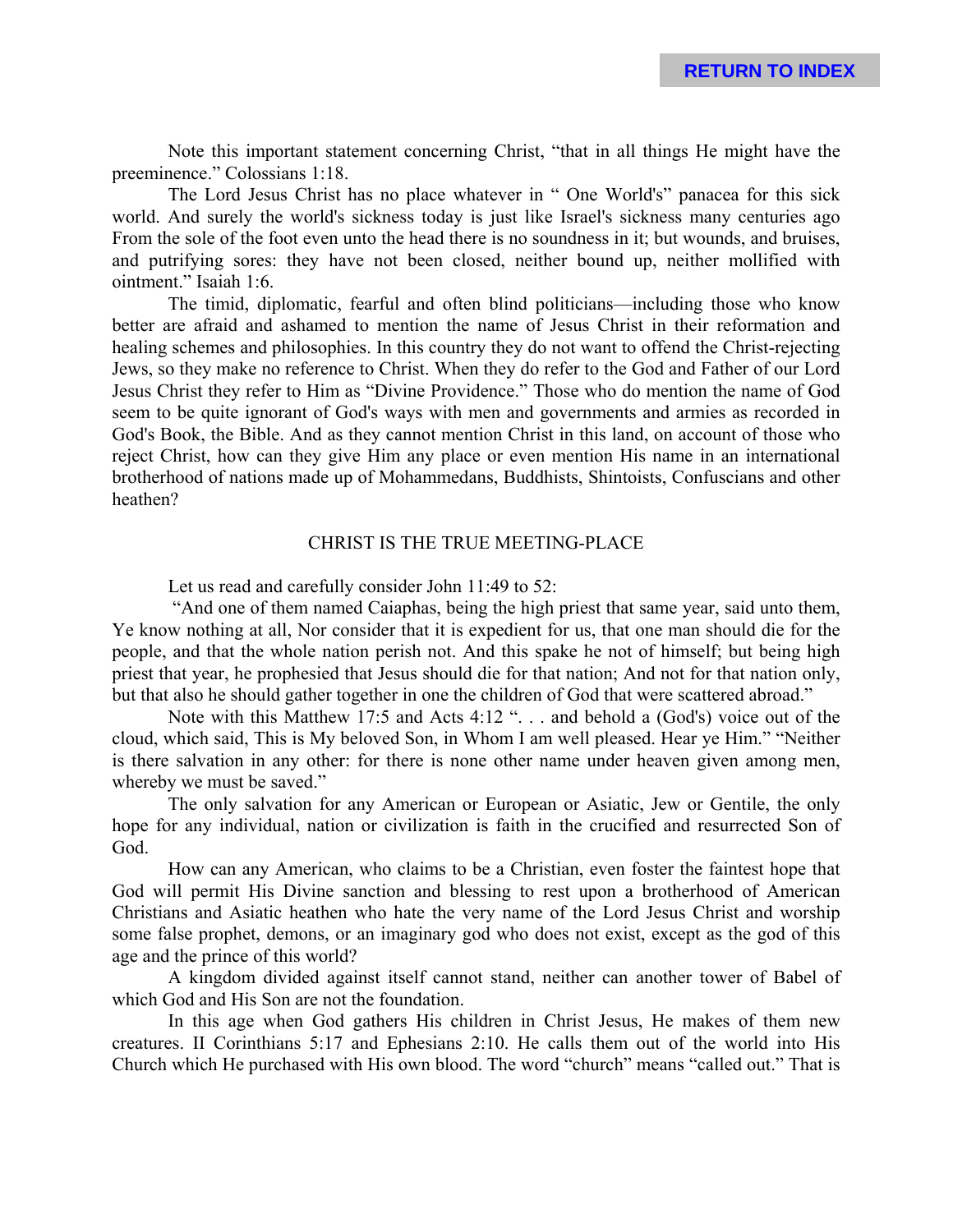the meaning of the Greek word "ekklesia," the one word translated "church" more than one hundred times in the Bible.

Note I Timothy 3:15: "But if I tarry long that thou mayest know how thou oughtest to behave thyself in the House of God, which is the Church of the Living God, the pillar and ground of the truth."

Then note the difference between those who are saved Americans, Europeans, Asiatics, and Africans, in the Church, and the unsaved in all nations, not in God's one and only one true Bible Church of this age: "And we know that we are of God, and the whole world lieth in wickedness." I John 5:19. God asks a very interesting and important question, "how can two walk together unless they be agreed?"

The only part of civilization that God will save during this present Divine economy is the Church composed of only saved people.

There are more than two hundred denominational churches in this country of ours. In many of them the unsaved members out-number the saved members. The test is, "Therefore if any man be in Christ, he is a new creature: old things are passed away; behold, all things are become new." II Corinthians 5:17. "But we are bound to give thanks always to God for you, brethren, beloved of the Lord, because God hath from the beginning chosen you to salvation through sanctification of the Spirit and belief of the truth." II Thessalonians 2:13.

Some of God's saved Church-members join a Baptist Church or a Methodist Church or a Presbyterian Church or a Lutheran Church or even a Catholic Church, but God does not place them in these denominations by the Divine operation of I Corinthians 12:13. Note the verse and see of what Church God does make the saved person a member: "For by one Spirit are we all baptized into one Body, whether we be Jews or Gentiles, whether we be bond or free; and have been all made to drink into one Spirit."

# THAT THERE BE NO DIVISIONS I Corinthians 12:25

According to Matthew 12:25, surely denominational churches are headed for a terrible fall. Does it not seem foolish and futile to support sectarian church organizations, whether or not they are preaching evangelical truth, if they are building in competition with God, Who is building a non-sectarian Church described in Ephesians 2:19 to 22 and Ephesians 4:11 to 13?

Perhaps the confusion and disunity and vagaries will increase and get worse rather than better until Christ comes for His Church. As for God's own children, who earnestly desire to stand faithful and obedient to Christ, true to Ephesians 4:3, meaning of course, that they are willing to sail and suffer with Paul, Paul's words are very timely and apropos: "Wherefore, sirs, be of good cheer, for I believe God, that it shall be even as it was told me." Acts 27:25.

Even if we should see the wreck of man's civilization, under the prince of this world, and the visible church wrecked by sectarian Christians and the disguised apostles of Satan, operating as ministers of the Christian Church, in bringing in these damnable heresies (II Peter 2:1 to 3), spiritual, faithful saints, as they read of that awful disastrous storm at sea, of that ship going to pieces, can take to heart and put into practice these words of Paul: "Wherefore, sirs, be of good cheer; for I believe God, that it shall be even as it was told me."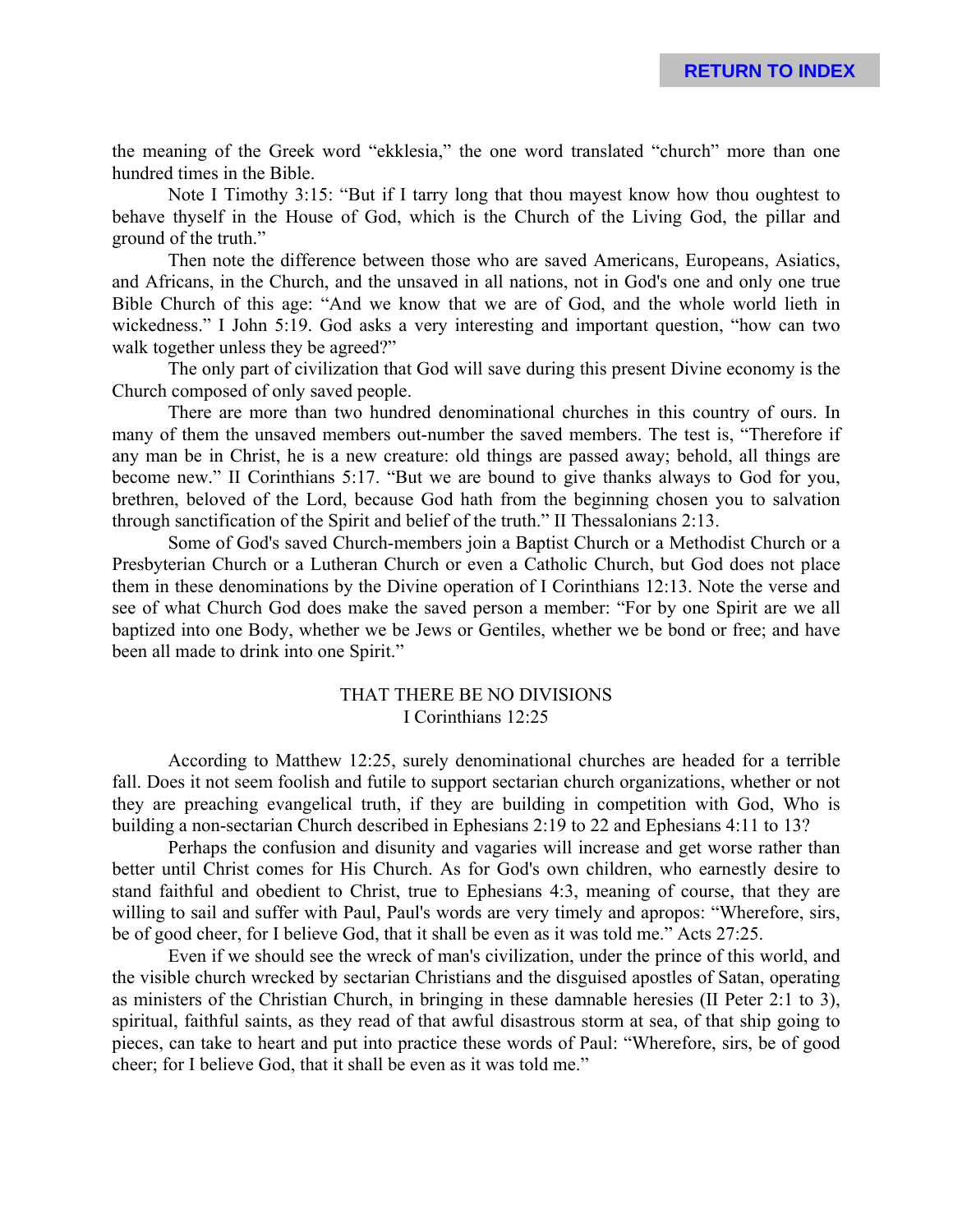As we think of what is taking place, and is yet to take place on the battlefields on the ground and in the air, and on the seas, how many loved ones will not come home or will come back disfigured almost beyond recognition, and think of how helpless is the confused and divided Christian Church to bring the brutal war to an end, we might be inclined to give up in despair. But genuine, spiritual, faithful saints do not give up in despair.

To all Christians God's Word is, "believe God and be of good cheer." "It will be as was told us" God has told us all about the beginning and course and culmination of this age of Grace and concerning the age after this age. Note II Peter 1:19: "We have also a more sure word of prophecy; whereunto ye do well that ye take heed, as unto a light that shineth in a dark place, until the day dawn, and the day-star arise in your hearts."

The day will dawn. Note the words of Christ in Luke 21:27 and Matthew 25:31 and 32: "And then shall they see the Son of man coming in a cloud with power and great glory." "When the Son of man shall come in His glory, and all the holy angels with Him, then shall He sit upon the throne of His glory; And before Him shall be Gathered all nations: and He shall separate them one from another, as a shepherd divideth his sheep from the goats."

Therefore, Christians, believe I Timothy 1:14 to 16: "And the grace of our Lord was exceeding abundant with faith and love which is in Christ Jesus. This is a faithful saving, and worthy of all acceptation, that Christ Jesus came into the world to save sinners, of whom I am chief. Howbeit for this cause I obtained mercy that in me first Jesus Christ might show forth all long-suffering, for a pattern to them which should hereafter believe on Him to life everlasting."

#### SAILING WITH PAUL Believe God

First let us read the Lord's words given to Paul for saints: "Now the God of hope fill you with all joy and peace in believing, that Ye may abound in hope, through the power of the Holy " Romans 15:13.

Then hear the words spoken by Christ on earth: "Verily, Verily, I say unto you, he that heareth My word, and believeth on Him that sent Me, hath everlasting life, and shall not come into condemnation; but is passed from death into life." John 5:24.

Then hear these words in Romans 4:20 to 25: "He (Abraham) staggered not at the promise of God through unbelief; but was strong in faith, giving glory to God; And being fully persuaded, that what He had promised, He was able also to perform. And therefore it was imputed to Him for righteousness. Now it was not written for His sake alone, that it was imputed to him; But for us also, to whom it shall be imputed, if we believe on Him Who raised up Jesus our Lord from the dead; Who was delivered for our offenses, and was raised again for our justification."

If Christians are to be filled with joy and peace, and to abound in hope, it must be by believing, believing the God of hope. Yea, in the midst of darkness, sorrow and even persecution, they can be of good cheer, if they really and truly believe God and prove that they do.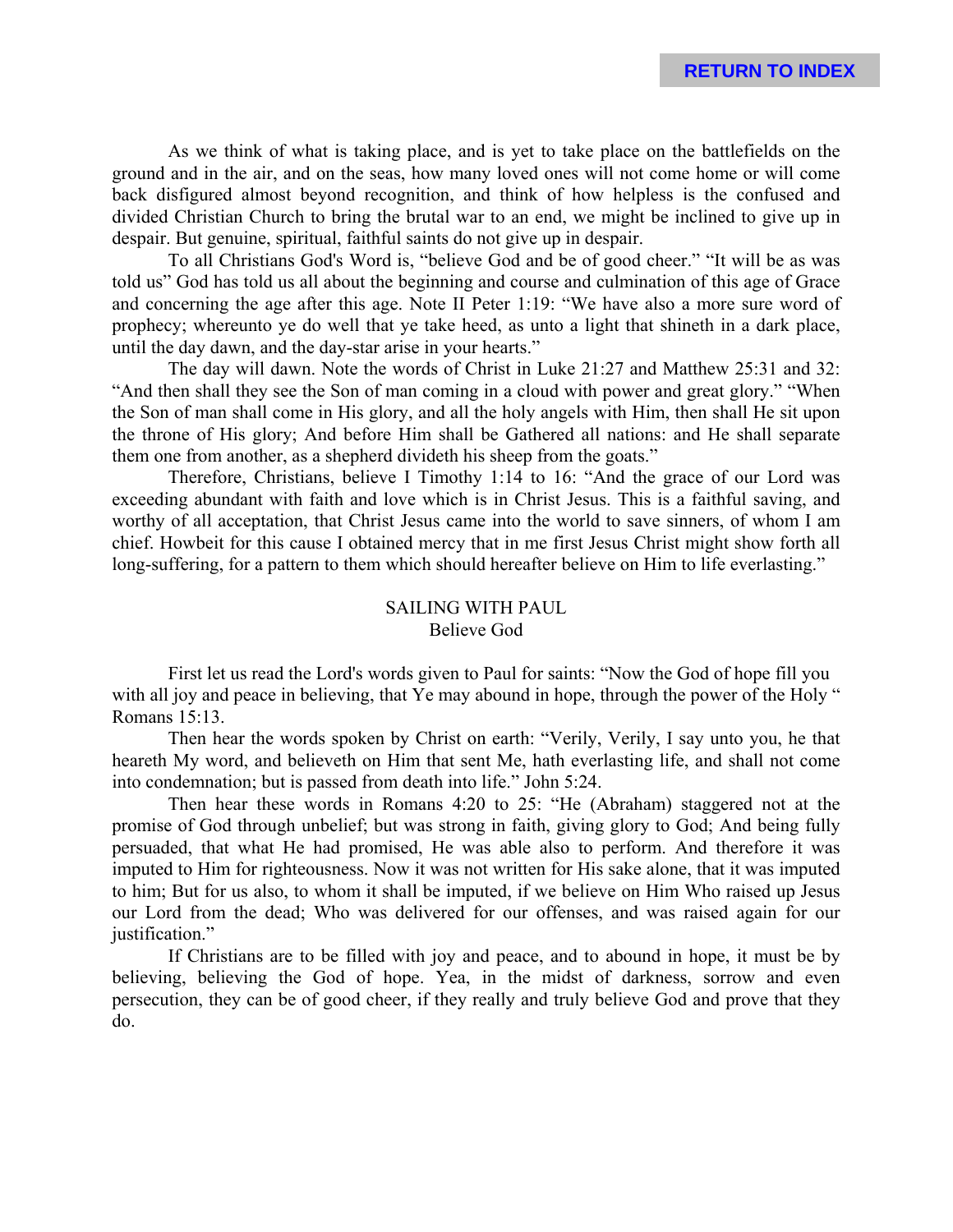Abram lived it a dark period of the world's history. Idolatry and awful sin filled the whole earth. God called Abram. Abram believed God. By believing God, Abram was changed from an unrighteous heathen to a righteous saint.

Any sinner on this earth today has the privilege of believing God and becoming a righteous saint. Christ said that, to believe God, meant to pass out of death into life. To believe God, is to believe that unbelievers will be eternally lost and that believers will be forever saved. To believe God, is to believe that eternal life is God's free gift through Jesus Christ our Lord. Romans 6:23. To believe God is to believe John 3:36: He that believeth on the Son hath everlasting life: and he that believeth not the Son shall not see life; but the wrath of God abideth on him."

### WHAT TO BELIEVE AFTER BELIEVING GOD FOR SALVATION

The dead sinner becomes a living saint by believing God. No dead sinner can be of good cheer, as long as he is without Christ. But to every living saint God says, "Be of good cheer.'' To be of good cheer, the saint must say sincerely and Honestly and with confidence, "I believe God," "that it shall be as it was told me."

Now the problem is what to believe. All of the Bible is God's own infallible Word. And there is a sense in which every living saint should say, and does say, " I believe all the Bible to be God's Word."

But the intelligent, prayerful and spiritual saint of God knows that these words were spoken to those who were sailing with Paul. Members of the Body of Christ are figuratively sailing with Paul.

God's people on this earth were once instructed to sail with Moses. Wonderful, inspired, God-given instructions to Israel are found in the Books written by Moses, Exodus, Leviticus, Numbers and Deuteronomy. Israel was enroute from Egypt to Canaan. Moses was their pilot, taking direct orders from Israel's Pilot, Jehovah. Jehovah gave to Israel a full religious program for Israel, in addition to the "law" covenant. Sinai marked a radical change in Israel's history. Hebrews 9:10, Galatians 3:19.

As members of the Body of Christ, under grace, are not Israelites worshipping God in a portable tabernacle, under the law the Body-members must be exceedingly careful to appropriate and apply truth belonging to the law dispensation, in the light of truth revealed under the dispensation of the grace of God, and not mix in any of Israel's law and religion that will frustrate the grace of God.

As we think of Paul's ship with its two hundred and seventy-six passengers tossed to and fro, we might well think of about two hundred and seventy-six sectarian churches in our own land and in most of them are many sincere, saved and unsaved religious people as described in Ephesians 4:14: "That we henceforth be no more children tossed to and fro, and carried about with every wind of doctrine, by the sleight of men, and cunning craftiness, whereby they lie in wait to deceive."

At this time when there is such utter confusion, disorder, hatred, crime, violence and blood-shed in this sin-cursed world, the Church of the Lord Jesus Christ should be united under one banner. under one Head, organized in accordance with Ephesians 4:3 to 7, and with God's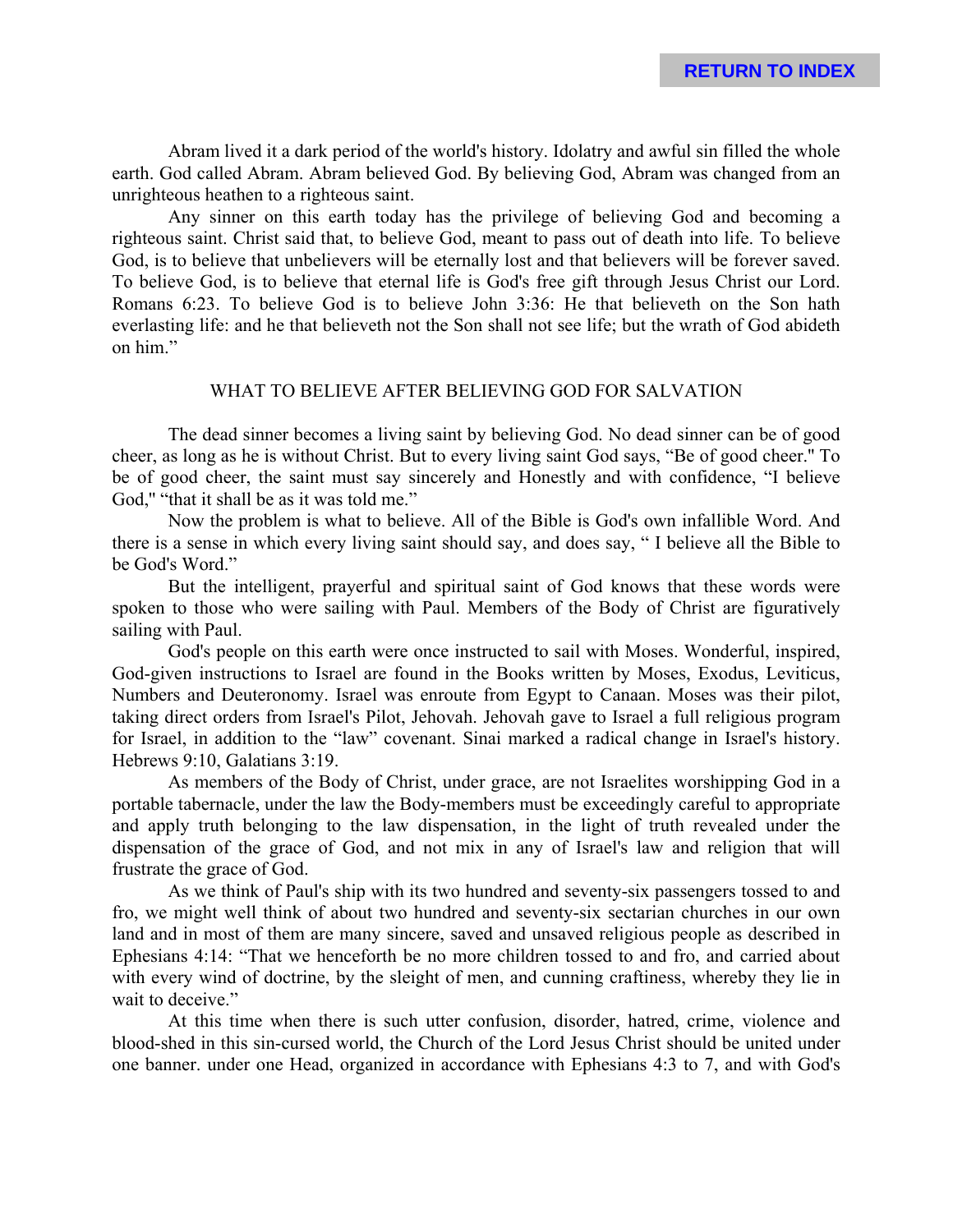true gospel of grace, in the power of the Holy Spirit, Christians should be united as one Christian Church that will stand and go forward against a common enemy in the name of the crucified and glorified, omnipotent Christ. But among church-members, what do we behold? Discord, divisions, disunity, jealousy and even bitter controversies abound. As we seem to be headed for political Babylon and economic ruin, so we also seem to be making rapid strides toward religious Babylon. Think of the anti-Christian, metaphysical cults in this country propagating their satanic vagaries in the name of Bible Christianity! The great majority of their communicants and adherents were once members of some evangelical sect of the Christian Church. Of the millions, whom Satan, as an angel of light (II Corinthians 11:13 to l5), has deceived into these pseudo—Christian movements, the great majority, instead of having any desire to be delivered from their delusion, are propagating their soul-damning heresies with untiring energy, zeal, sincerity and determination that is rarely found among really saved members of the Body of Christ. What great and blessed thing would happen if true Christians would be evangelistic in their heads and hearts and evangelistic on their feet.

John the Baptist was a great man with a great message. Unlike the apostles of Christ, John performed no miracles. John 10:41. But John faithfully performed his duty as the forerunner of Israel's Messiah and King. He came in the spirit of Elijah and strange words were uttered by Christ concerning John, words which take us back to Malachi 3:7 and Malachi 4:5 and Matthew 11:10. Note Christ's words in Matthew 11:14: "And if ye will receive it, this is Elijah which was for to come."

As members of the Body of Christ, under grace, we live in an entirely different dispensation that did John. John was the Lord's messenger to Israel. Acts 13:24 and Luke 1:16 and 80. What folly to interpret Luke 16:16 to mean that the "law" dispensation ended when John arrived. Read Matthew 23:1 to 3 and Matthew 8:2 to 4. John baptized Israelites with water that Christ might be made manifest to Israel. John 1:31. John's message to Israel was a kingdom message, "baptism unto repentance for the remission of sins." And although the twelve apostles preached this same message to Israel on the day of Pentecost (Acts 2:38), it is different from the one baptism mentioned with the dispensation of the grace of God for Gentiles. Ephesians 4:5 and Ephesians 3:1 and 2.

# SHALL WE SAIL WITH PETER?

The fisherman who became Simon Peter was saved in the days of the Son of man, before the holy spirit was sent down from heaven. John 7:36 to 38 and John 16:1 to 8. He became a disciple of Christ during the years that Christ was a minister of the circumcision, made under the law. Romans 15:8 and Galatians 4:4. Christ declared that He was sent only to Israel (Matthew 15:24) and He therefore gave strict orders to Peter and the Eleven, "go not into the way of the Gentiles, but go rather to Israel." Matthew 10:5 and 6.

After Peter had preached the kingdom gospel for some months he knew not that Christ was going to die and be raised from the dead. Luke 18:31 to 34. In fact; Peter did not want to know this gospel or even believe it, for he said. "be it far from Thee, Lord: this shall not be unto Thee." Matthew 16:22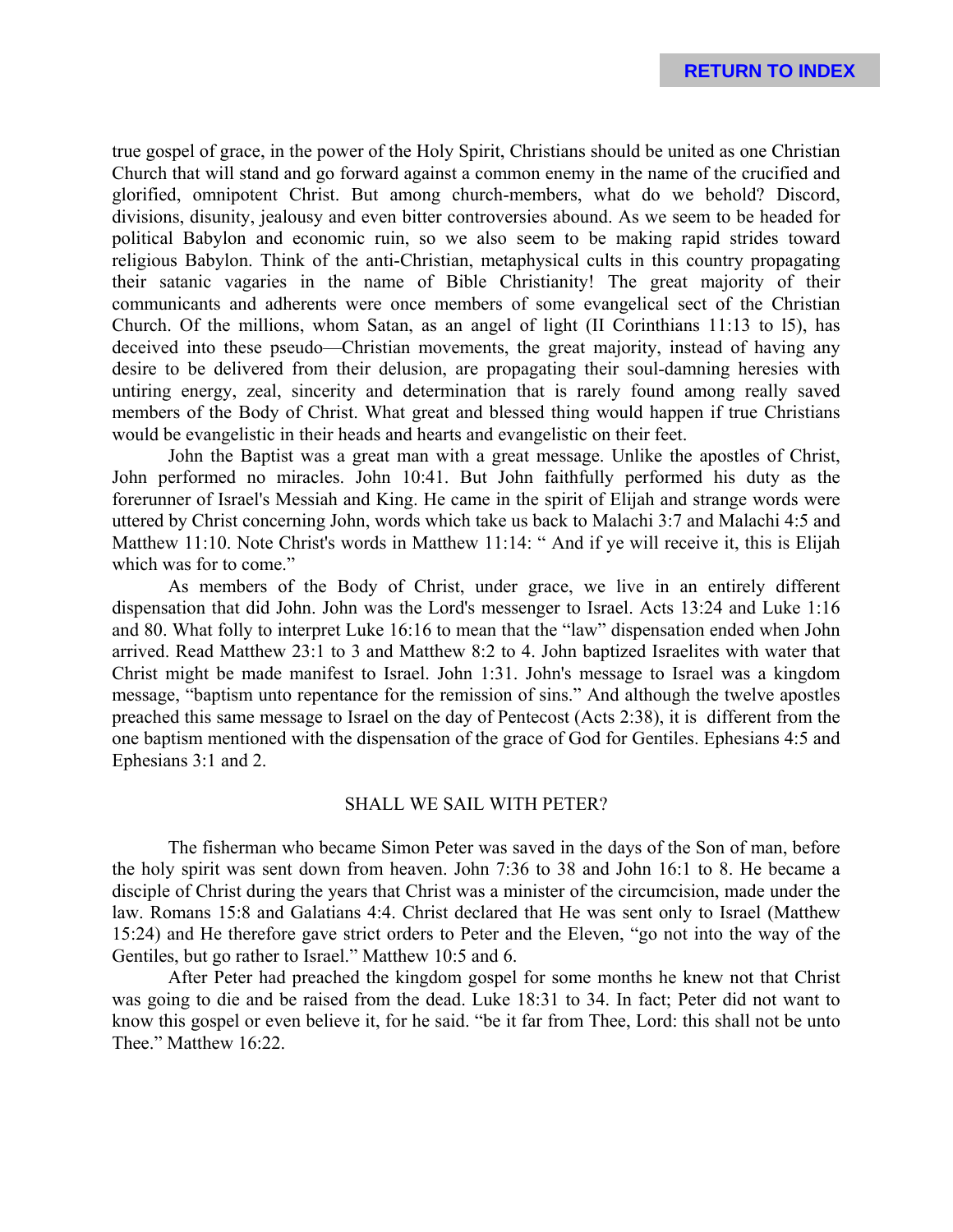So unto Peter was committed the gospel of the kingdom. Then the keys of the kingdom of heaven. Matthew 16:16 to 19. Then the gospel of the circumcision. Galatians 2:7, Peter received the Holy Spirit many months after he received the message of baptism unto repentance for the remission of sins. Acts 1:5 and Acts 2:1 to 18. Peter never received what some call, "Christian" Water baptism. When Peter was baptized with water he certainly did not witness to the world that he was dead and buried and raised with Christ. Shortly before Pentecost, months after he was baptized with water, Peter did not even know the Scriptures, that Christ was to be raised from the dead. John 20:9. He did not believe it when it was told him by a faithful witness. Luke 24:10 and 11.

Read what Paul testified concerning his Water baptism: "And now why tarriest thou?'' arise, and be baptized, and wash away thy sins, call on the name of the Lord." Acts 22:16. Not by any stretch of the imagination should any one say that Paul was buried in water as a witness to the world that he had been crucified, buried and risen. The language is very plain, "be baptized and wash away thy sins." So let us not follow the blind leaders who teach that Peter received kingdom water baptism and Paul's writer baptism was the one baptism of Ephesians 4:5.

But let its see how far we can sail with Peter. The Lord Jesus on earth said to Peter and the Eleven:

"And as ye go, preach, saying, The kingdom of heaven is at hand. Heat the sick, cleanse the lepers, raise the dead, cast out devils: freely ye have received, freely give." "But when they persecute you in this city, flee ye into another: for verily I say unto you, Ye shall not have gone over the cities of Israel, till the Son of man be come." Matthew 10:7, 8 and 23.

Then note Peters Pentecost message:

"Then Peter said unto them, Repent and be baptized every one of you in the name of Jesus Christ for the remission of sins, and ye shall receive the gift of the Holy Spirit." "And all that believed were together and had all things common; And sold their possessions and goods, and parted them to all men, as every man had need." Acts 2:38, 44 and 45.

"Repent ye therefore, and be converted, that your sins may be blotted out, when the times of refreshing shall come from the presence of the Lord, And He shall send Jesus Christ, Which before was preached unto you: Whom the heaven must receive until the times of restitution of all things, which God hath spoken by the mouth of all His holy prophets since the world began." "Yea, and all the prophets from Samuel and those that follow after, as many as have spoken, have likewise foretold of these days." Acts 3:19 to 21 and 24.

"Him hath God exalted with His right hand to be a Prince and a Saviour, for to give repentance to Israel, and forgiveness of sins. And we are His witnesses of these things; and so is also the Holy Spirit, Whom God hath given to then that obey Him." Acts 5:31 and 32.

"And he said unto them, Ye know how that it is an unlawful thing for a man that is a Jew to keep company, or come unto one of another nation; but God hath showed me that I should not call any man common or unclean" Acts 10:28.

"And when James, Peter and John, who seemed to be pillars, perceived the grace that was given unto me, they gave to me and Barnabas the right hands of fellowship; that we should go unto the heathen, and they unto the circumcision." Galatians 2:9.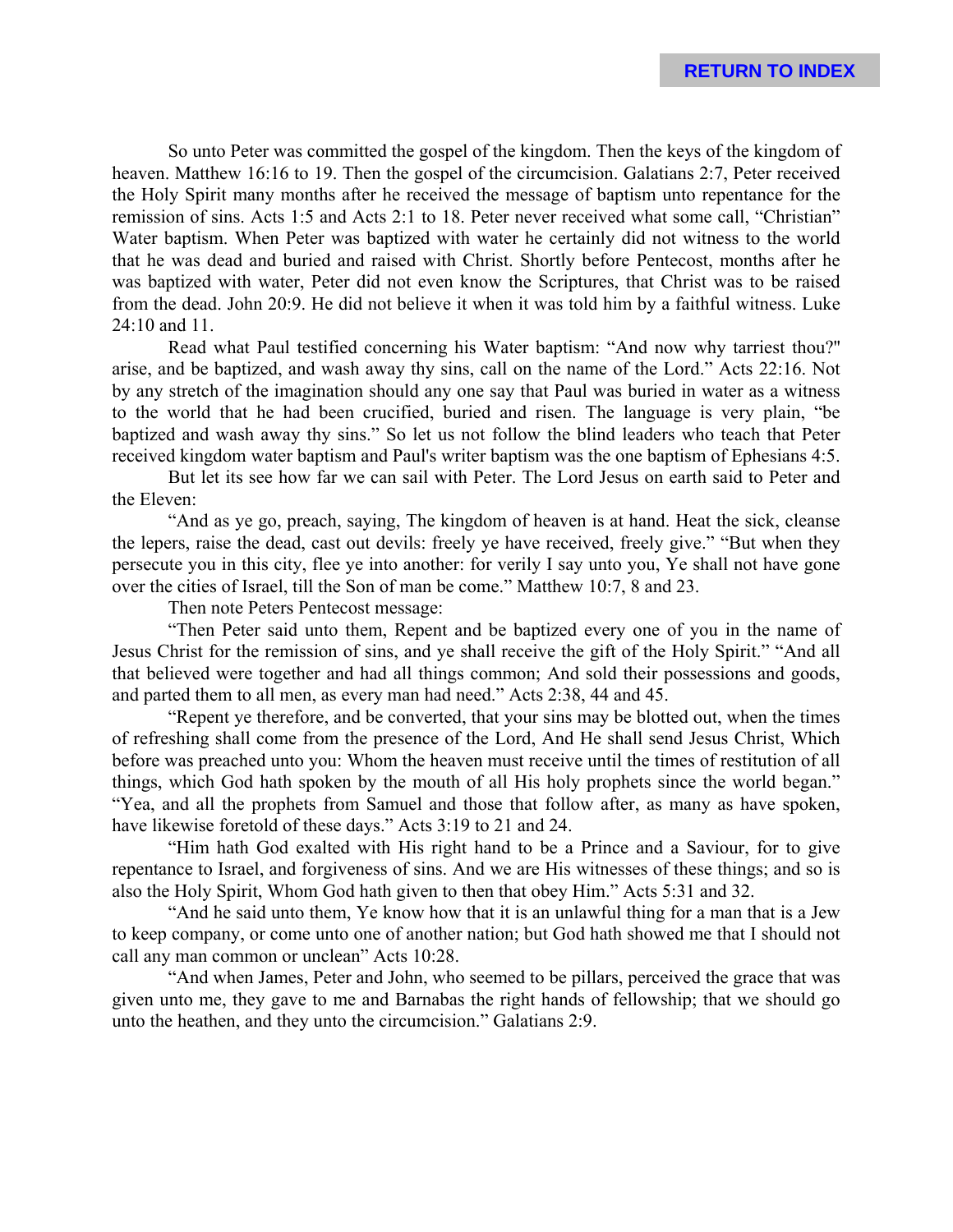First, let us note that if we sail with Peter, according to the Four Gospels and Acts, we will stay near the sea of Galilee unless we transfer to the ship of tradition or man's church history and then we may land at St. Peter's and the vatican.

In these Divine Records Peter remained in the land of the Jews as a minister of the circumcision. Acts 8:1 and Acts 15:1 to 19 and Galatians 2:1 to 7. He preached to a company of Godfearing Gentiles in the land of the Jews and then refused to eat with some saved God-fearing Gentiles outside of the land of the Jews. Acts 10:34 to 16 and Galatians 2:10 to 13.

Carefully study the last sixteen chapters of Acts and locate yourself, if you have sailed with Peter. Not a sailing or missionary journey of Peter away from the sea of Galilee is mentioned. But Paul did some sailing and in those sixteen chapters we find the records of several of Paul's sea voyages and missionary journeys, "far Hence to the Gentiles." Acts 22:17 to 21.

Every Christian should be of good cheer, because he says from a sincere heart, "I believe God." But does he believe that God has told him what was told Peter in Matthew 10:23, "Ye shall not have gone over the cities of Israel till the Son of man be come?" Does he so believe God that he is expected to obey Matthew 10:7 and 8 and Mark 16:17 and 18: "And as ye go, preach, saving The kingdom of heaven is at hand." "heal the sick, raise the dead, etc." "And these signs shall follow them that believe; In My name shall they cast out devils; they shall speak with new tongues; they shall take up serpents; and if they drink any deadly thing, it shall not hurt them; they shall lay hands on the sick and they shall recover"

Does he so believe God that he is to preach what Peter preached in Acts 2:38 and Acts 3:19 to 24, in Acts 5:29 to 32 and in Acts 10:34 to 37? Is he to so believe God that he feels he is led by the Holy Spirit to sell all his earthly possessions and give the money to church leaders? Is he to so believe God that he will be visited by the angel of the Lord to direct his ministry or miraculously deliver him from jail?

If Peter was saved months before he received Holy Spirit baptism, because the Holy Spirit had not yet been sent down from heaven, surely we cannot have such an experience as Peter had on the day of Pentecost. There is no Pentecost except when Israel is in Jerusalem and Canaan.

In John 14:12 Christ said, "greater works than these shall he do, because I go to my Father."

There are many sincere Christians who have not learned to sail with Paul and they are striving and oft times agonizing, even unto the point of a mental collapse, trying to perpetuate or duplicate the miracles of Christ and Peter and the other apostles.

God desires that His messengers should be of power and love and a sound mind and be vessels of honor in a great House, sanctified and meet for the Master's service. II Timothy 1:7 and 2:21. Now note the instructions in between II Timothy 1:7 and II Timothy 2:21: "Study to show thyself approved unto God, a workman that needeth not to be ashamed, rightly dividing the Word of truth." "Nevertheless the foundation of God standeth sure, having this seal, The Lord knoweth them that are His. And, Let every one that nameth the name of Christ depart from iniquity.'' II Timothy 2:15 and 19.

What a wonderful combination: "Name the name of Christ" and, with this naming, "depart from iniquity" and "rightly divide the Word of truth." What could not Almighty God do with the Church on this earth, if the members of Christ's Body would follow these instructions.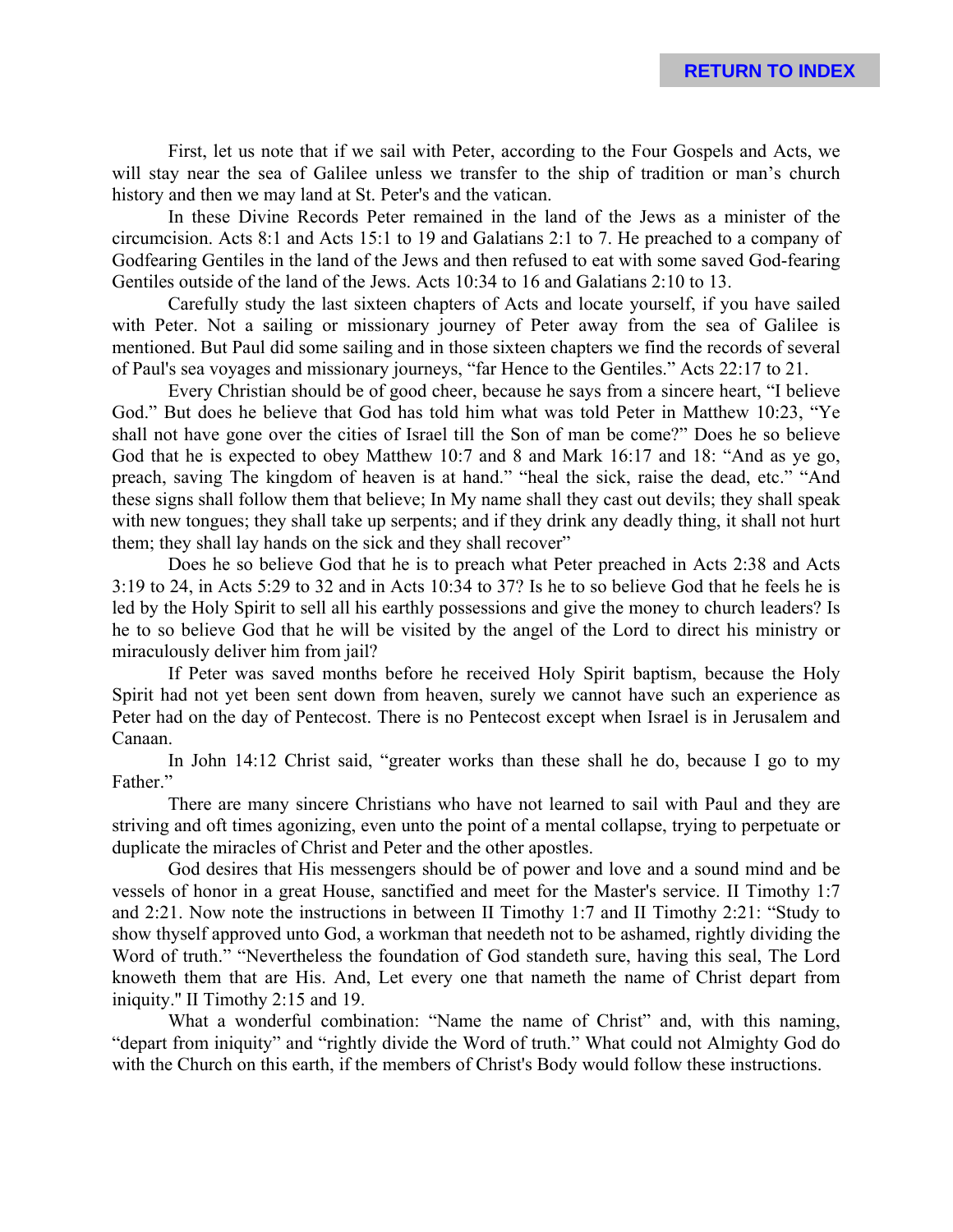There is a tremendous need for consecrated, separated, Spirit-filled Christians. But they must not be workmen who need to be ashamed, because they do not rightly divide the Word of truth. To rightly divide the Word of truth means to sail with Paul, first from Acts 9:1, about ten years to Acts 13:2. In Acts 13:2 Paul receives orders for his new ministry. In sailing these ten years with Paul we read Galatians 1:11 to 22. It is important to read Paul's testimony in this chapter.

Leaving Antioch with Paul we stop at Acts 13:46: "Then Paul and Barnabas waxed bold, and said, It was necessary that the Word of God should first have been spoken to you: but seeing ye put it from you, and judge yourselves unworthily of everlasting life, LO, WE TURN TO THE GENTILES." Then we sail to Acts 18:6: "And then they opposed themselves, and blasphemed, he shook his raiment, and said unto them, your blood be upon your own heads; I am clean: FROM HENCEFORTH I WILL GO TO THE GENTILES." Then we sail to Acts 19:9 and 10: "But when divers were hardened and believed not, but spake evil of that way before the multitude. he departed from them, and separated the disciples, disputing daily in the school of one Tyranus. And this continued by the space of two years; so that all they which dwelt in Asia heard the word of the Lord Jesus, both Jews and Greeks." Think of Paul for two years in a Gentile's school.

We stop here for a little while as we read I Corinthians 12:8 to 11 and 28 and I Corinthians 14:39

"For to one is given by the Spirit the word of wisdom; to another the word of knowledge by the same Spirit; to another faith by the same Spirit; to another the gifts of healing by the same Spirit; to another the working of miracles; to another prophecy; to another discerning of spirits; to another divers kinds of tongues; to another the interpretation of tongues; But all these worketh that one and the selfsame Spirit, dividing to every man severally as he will." "And God hath set some in the Church, first apostles, secondarily prophets, thirdly teachers, after that miracles, then gifts of healings, helps, governments, diversities of tongues." "Wherefore, brethren, covet to prophesy, and forbid not to speak with tongues."

But let us always read with these verses some other verses in the same Epistles: "Charity never faileth: but whether there be prophecies, they shall fail; whether there be tongues, they shall cease; whether there be knowledge, it shall vanish away." "When I was a child, I spake as a child, I understood as a child, I thought as a child: but when I became a man, I put away childish things." "And now abideth faith, hope, love, these three; but the greatest of these is love." I Corinthian 13:8, 11 and 13.

If we are to sail with Paul, shall we forbid Christians to speak with tongues or exercise the gift of miracles or healing?

Then in our voyage, sailing far hence with Paul, we arrive at II Corinthians 5:16 to 21 and Romans 5:9 to 12 and Romans 11:8 to 15 and 30. Get out your Bible and read these Scriptures.

We have come to a great mystery: "For I would not, brethren, that ye should be ignorant of this mystery, lest ye should be wise in your own conceits, that blindness in part is happened to Israel, until the fulness of the Gentiles be come in." Romans 11:25.

Israel has rejected the Lord in resurrection and the program of Acts 3:19 to 21 has been postponed. Although the times of refreshing, prophesied by Israel's prophets, will not come until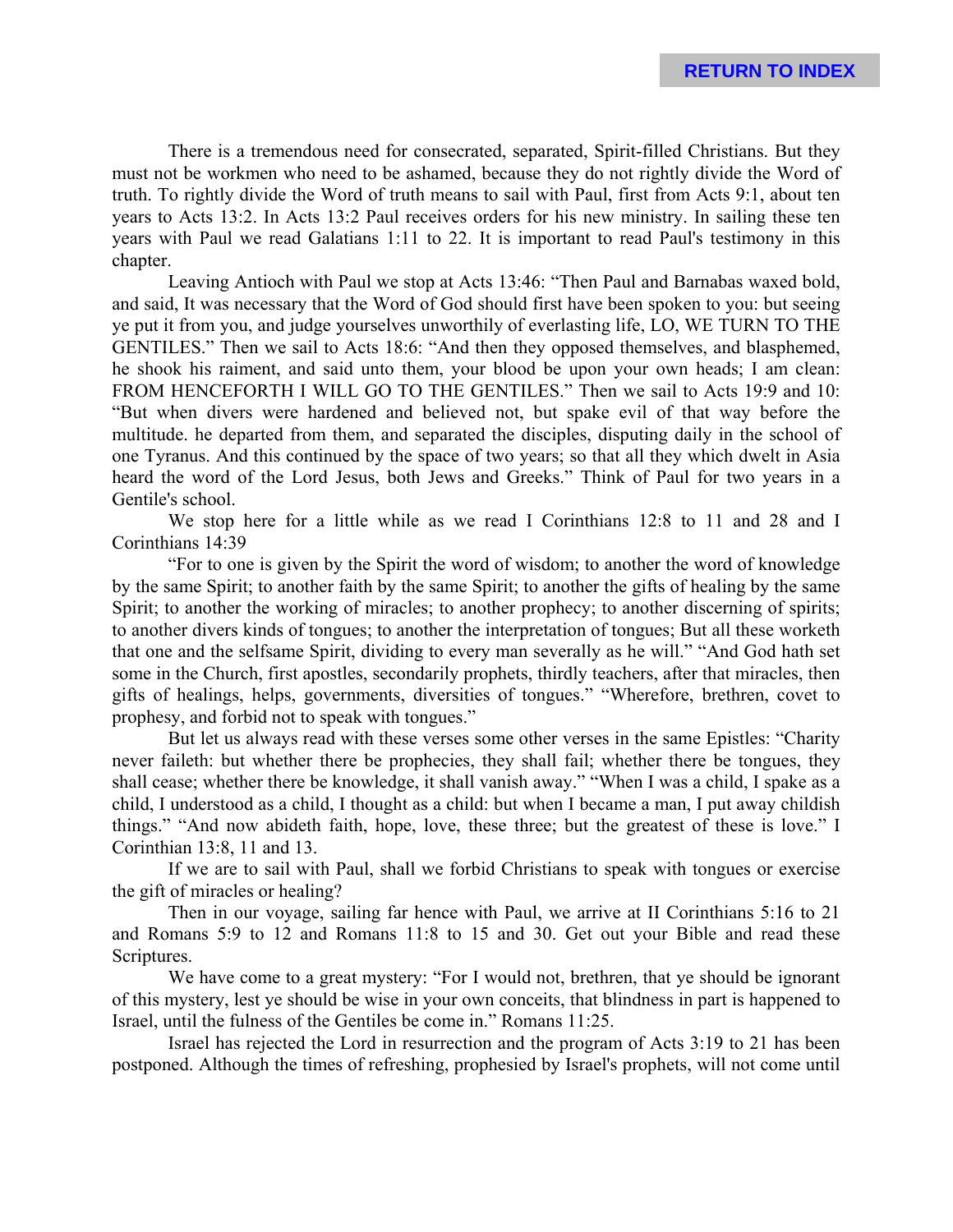the fulness of the Gentiles be come in, a very favorable season has begun for Gentiles. Note the NOW'S in Ephesians 2:12 and 13 ; Romans 16:25 and 26; Romans 5:9 and 11; Colossians 1:20 and 21; Romans 11:30; Ephesians 2:19. The Gentiles could truly say, "it is all different now." These "NOW'S" not only marked radical changes in the lives of individual Gentiles, but dispensational changes in God's dealings with the Gentiles. To fail to see this, is to fail to obey II Timothy 2:15, "rightly dividing."

Note the contrast between Matthew 10:5, "go not into the way of the Gentiles"; Matthew 15:24, "I am sent only to Israel''; Acts 10:28, "It is unlawful to go to Gentiles"; and the blessed truth of Titus 2:11, "For the grace of God that bringeth salvation hath appeared unto all men. "

Surely every intelligent, spiritual student of the Scriptures must, and does, recognize the principle of progressive revelation. Compare the statement of Christ in Matthew 10:5, "go not into the way of the Gentiles" with Ephesians 3:l to 3 and 3:8: "For this cause I Paul, the prisoner of Jesus Christ for you Gentiles, If ye have heard of the dispensation of the grace of God which is given me to you-ward: How that by revelation He made known unto me the mystery: as I wrote afore in few words"; "Unto me, who am less than the least of all saints, is this grace given, that I should preach among the Gentiles the unsearchable riches of Christ."

Now compare Romans 15:8 and Ephesians 3:8:

"Now I say that Jesus Christ was a minister of the circumcision for the truth of God, to confirm the promises made unto the fathers."

"Unto me, who am less than the least of all saints, is this grace given, that I should preach among the Gentiles the unsearchable riches of Christ."

Christ on earth was a minister of the circumcision sent only to Israel (Matthew 15:24), sent to fulfill the law and the prophets (Matthew 5:17 and 18). He came unto His own (Israel). John 1:11 and Acts 13:23. He came with a ministry of confirmation, that is, a prophesied message and program.

After Christ went back to heaven He sent Paul by revelation, to Jews and to Gentiles. Paul went first with a message and ministry of confirmation; then he went with the "unsearchable riches of Christ" for the Gentiles.

There is a great difference between these two ministries and it behooves every workman of God who wants to obey I Corinthians 4:1 to 4 and be a faithful steward of the mysteries of God to not only progress from Matthew 15:24 to Acts 2:38; Acts 3:19 to 21 and Acts 10:34 to 46, but to sail with Paul from his ministry of confirmation to his revelation ministry which is so frequently designated as "the mystery." Ephesians 3:3 and 4; 6:19 and 20; Ephesians 1:9; Ephesians 3:9; Colossians 1:26 and Colossians 4:3 and 4.

# BEFORE AND AFTER ACTS 28

It is more than interesting to study the difference between Paul's message and ministry before the close of the Book of Acts and after the close of the Book of Acts. There are enough real differences Without permitting our imagination to suggest some differences that are not real.

Some men of God have imagined that after the close of Acts God began an entirely New Church. They teach that Paul wrote his First Epistle to Timothy before the close of Acts and his Second Epistle to Timothy after the close of Acts. According to this, Timothy belonged to two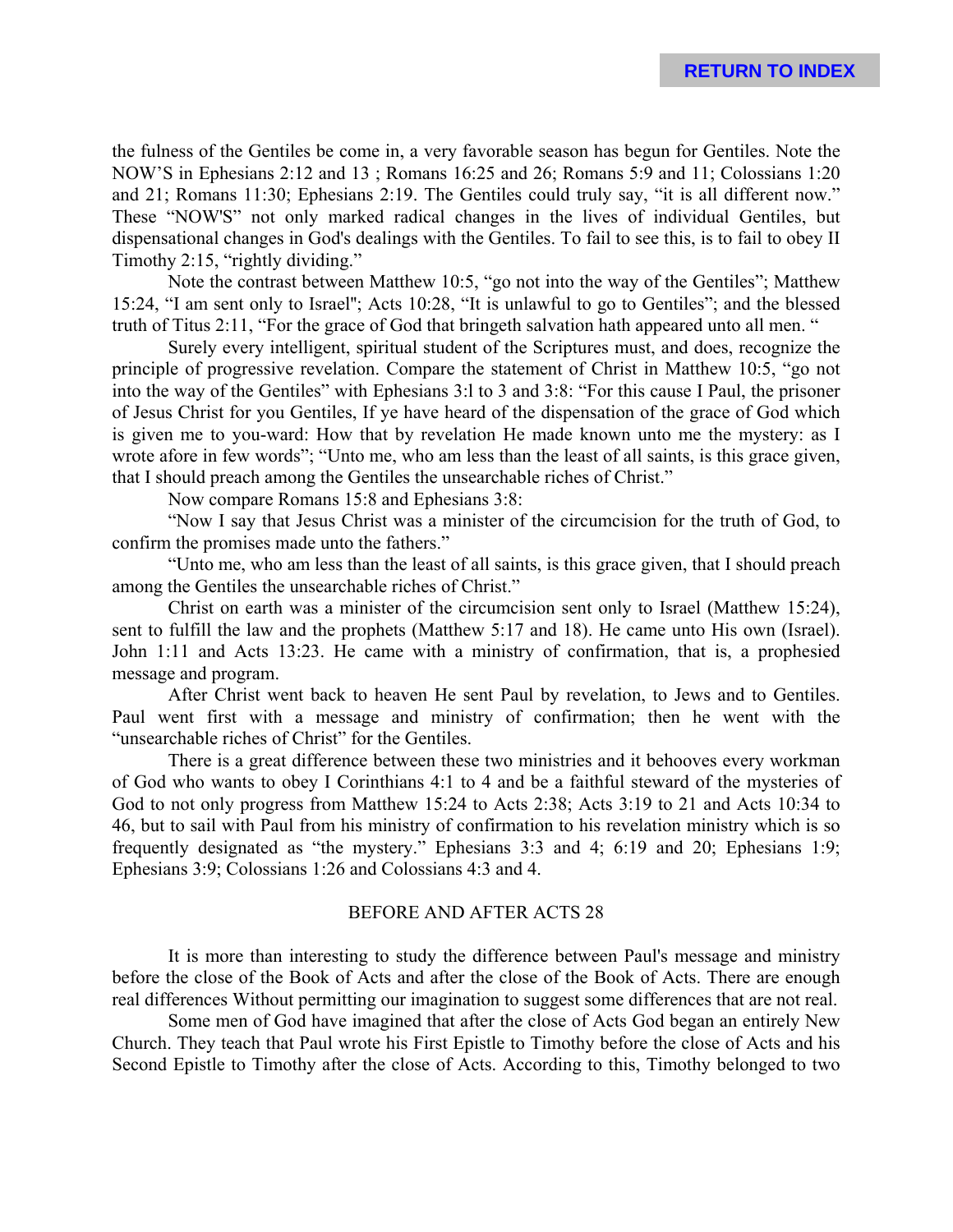different Bodies and in some mysterious way he was transferred from Body Number One into Body Number Two. Well, Paul and Luke must have been included in the transfer. Such an interpretation is anything but rightly dividing the Word of truth; it is unsound thinking.

But, for some reason, God closed the Book of Acts several years before Paul said, "I have finished my course." Why? Luke, the beloved physician, was with Paul to the end. II Timothy 4:11. Luke wrote Acts. Acts is the acts of the apostles. The last sixteen chapters of Acts record the acts of Paul. But with Acts 28:31 Paul did not cease his acts. He acted several years thereafter and included in those acts Paul wrote Ephesians, Philippians, Philemon, Titus, II Timothy and Colossians, and possibly I Timothy.

It is interesting to study these last Epistles, having in mind I Corinthians 13:8 and 11 and 13. Certain things were to pass away. Certain things were to abide. The Lord wants His servants to know the difference between the signgifts in I Corinthians 12:8 to 11, I Corinthians 12:28 and the gifts mentioned in Ephesians 4:10 to 12, so that members of Christ's Body should no longer be children tossed to and fro but to progress with Paul and put away childish things.

Have you not wondered why God by the hands of Paul healed an idolatrous heathen before the close of Acts (Acts 28:8) whereas after the close of Acts Paul wrote that he left a faithful saint sick? II Timothy 4:20.

Have you not wondered why, before the close of Acts we read in the Four Gospels and the Book of Acts concerning five or six baptisms and after the close of Acts we read "there is one baptism"' Ephesians 4:5.

Certainly in the Post-Acts Epistles of Paul we find the Body of Christ in a signless period, signs and religion gone. This was not a New Church or Body, but the Same. Body with a change in its spiritual program.

# MESSAGES OF GRACE AND ETERNAL LIFE

We are sending out the first edition of our 24 page publication in newspaper form, entitled "MESSAGES OF GRACE AND ETERNAL LIFE."

We specialize in the gospel of the grace of God. We are positive that the greatest need of humanity, not excepting the return of the Lord Jesus Christ, is the gospel of the grace of God. This is another way of saying that man's superlative need is the Lord Jesus Christ, without religion. This is the very essence of the gospel of the grace of God.

What wonderful news for the human race in Romans 3:21: "BEING DECLARED RIGHTEOUS WITHOUT A CAUSE BY HIS GRACE THROUGH THE REDEMPTION THAT IS IN CHRIST JESUS."

Think of it! When God wants every man on this earth to know that He can be declared righteous without a cause by His grace, by faith in His redemptive work, why will man refuse this "grace" salvation, or insist on mixing legalism, religion and religious ceremonies, or sectarian churchianity, in with God's perfect work?

Hear again II Timothy 1:9 and 10:

"Who hath saved us, and called us with an holy calling, not according to our works, but according to His own purpose and grace, which was given us in Christ Jesus before the world